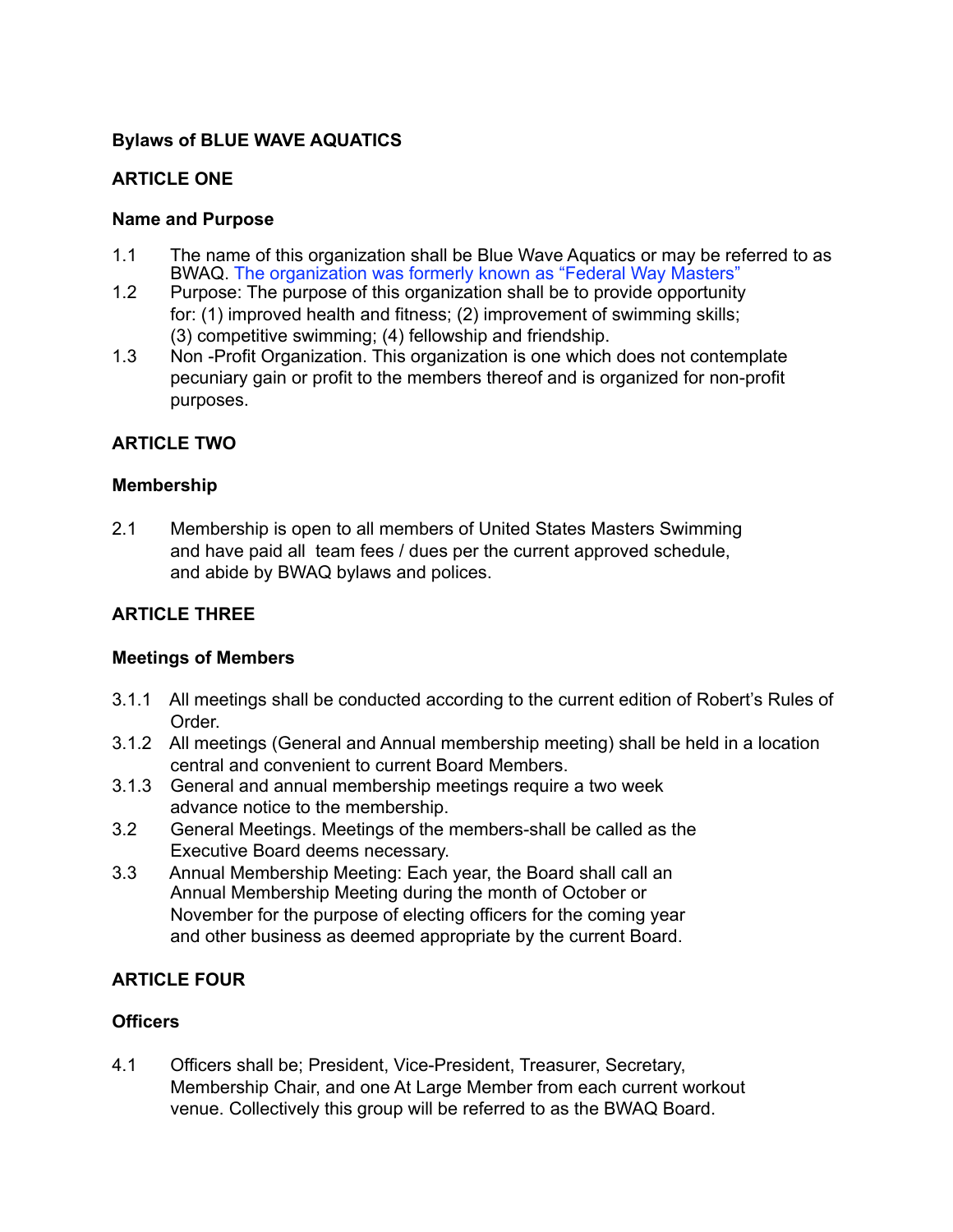# **Election**

- 4.2 Term of office for all Officers shall be one year, beginning January 1st each year and ending December 31st each year.
- 4.3.1 The Board shall appoint a nominating committee to prepare a slate of candidates. Multiple candidates for each position are encouraged.
- 4.3.2 The nominating committee members may not be current officers of BWAQ.
- 4.3.3 The nominating committee's slate shall be published and available to the membership two weeks prior to the annual membership meeting to elect officers for the coming year.
- 4.3.4 Nominations for officers may also be taken from the membership at large, at the Annual Meeting.

## **Officers Duties**

- 4.4 President: The President shall be the executive officer and shall preside at all meetings of the membership and of The Board. The President shall act as Team Representative (or appointment a representative) at all PNA Board meetings.
- 4.5 Vice-President: The Vice President shall execute the duties of the President in absence of the president.
- 4.6 Treasurer: The Treasurer shall have custody of and accountability for all currency, funds and securities, and shall deposit or disperse in the name of Blue Wave Aquatics. Accounts shall be kept in such institution(s) as selected by The Board. The Treasurer shall give financial statements as required by the Board, and provide an accounting of the year's finances and proposed budget for the next calendar year at the annual membership meeting.
- 4.7 Secretary: The Secretary shall record and keep the minutes of the general and annual meetings of the membership and of the Board.
- 4.8 Membership chair: The Membership chair shall focus on recruiting members and retaining current members.
- 4.9 Members at Large: The Members at Large shall represent and provide feedback to their workout group.
- 4.10.1 To remove a officer of the board requires:
- 4.10.2 Two (2) week notice to the general membership.
- 4.10.3 A 2/3 majority vote at a general membership meeting as called under article 3.2.

# **ARTICLE FIVE**

# **Executive Board**

5.1 The Board: The BWAQ Board shall have the authority to transact all the business of the team as shall come before it between general membership and / or Annual Meetings. For purposes of voting on issues, a quorum shall be more than 50% of the current board. A simple majority of the officers present shall be binding. It shall be solely the function of The Board to act as arbiters on behalf of the membership.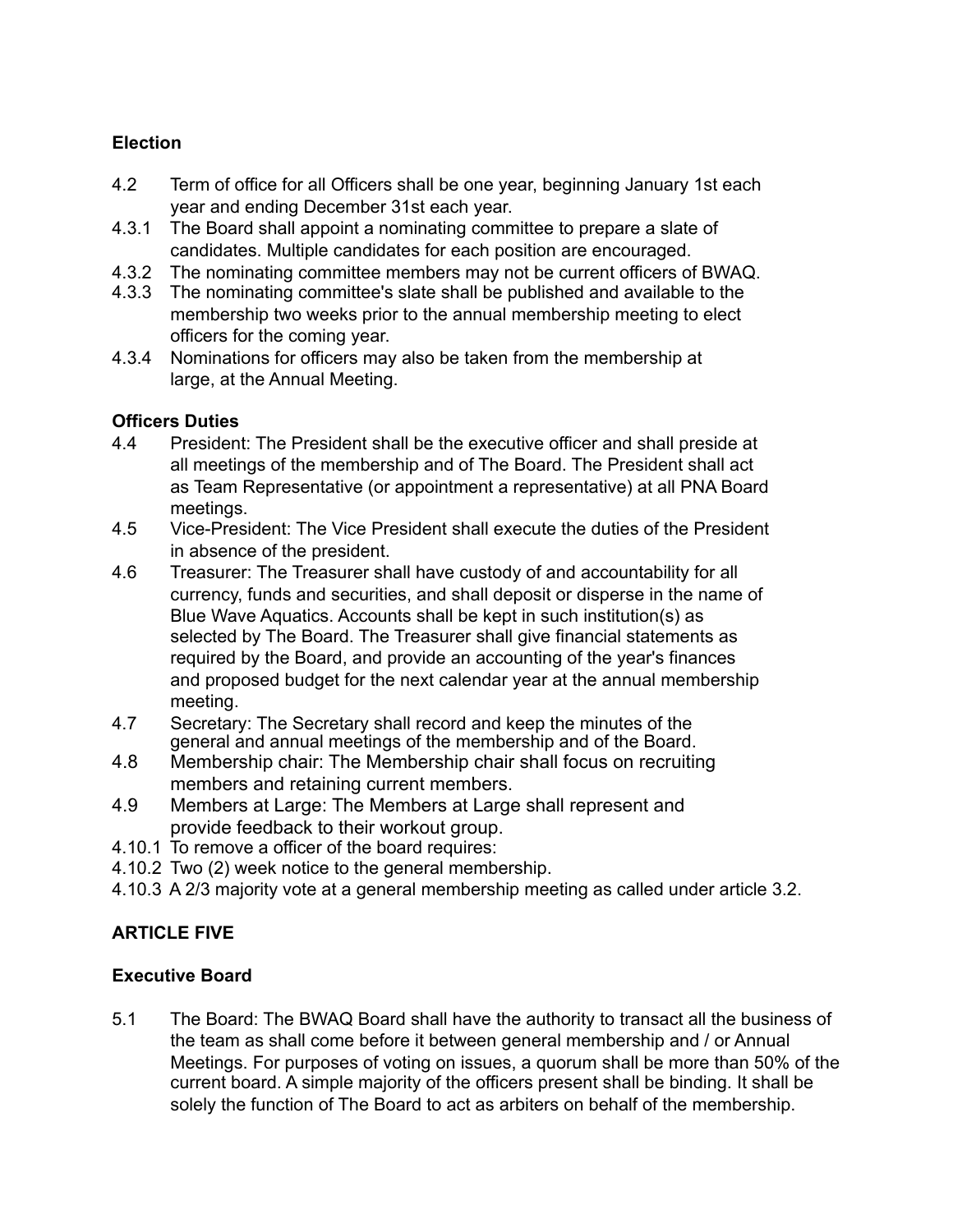5.2 Vacancies: Vacancies in the BWAQ Board shall be filled by simple majority of members present at a general meeting of the BWAQ members. The newly elected officer will serve the remainder of the term of the position being filled.

# **ARTICLE SIX**

### **Books and Records**

- 6.1 Books and Records. The Blue Wave Aquatics shall keep correct and complete books and records of account; shall keep minutes of the proceedings of its members and committees; and shall keep a record giving the names, addresses and telephone numbers of the members entitled to vote. All books and records of the organization may be inspected by any member at any reasonable time.
- 6.2 By order of these by-laws of the Blue Wave Aquatics, it shall hereby be required that the past officers shall cooperate fully with the newly elected officers to transfer duties and responsibilities of their respective office.

## **ARTICLE SEVEN**

### **Fiscal Year**

7.1 The Fiscal Year of Blue Wave Aquatics shall commence on the first day of each calendar year and end on the last day of the same calendar year.

## **ARTICLE EIGHT**

## **Fees**

- 8.1 Fees: Fees for collection from the general membership shall be set by a simple majority of the members present at a general membership meeting.
- 8.2 Payment of Fees: Fees collectable from the general membership shall be payable in advance.
- 8.3 By vote, the BWAQ Board has the authority to terminate the membership of any member who is thirty (30) days delinquent in payment of fees.

## **ARTICLE NINE**

#### **Coaching Services**

9.1 The Executive Board shall procure coaching services for Blue Wave Aquatics and shall provide direction as to what goals and objectives are desired from such coaching services. The aforementioned goals and objectives shall be determined by the members.

## **ARTICLE TEN**

#### **Amendments to bylaws**